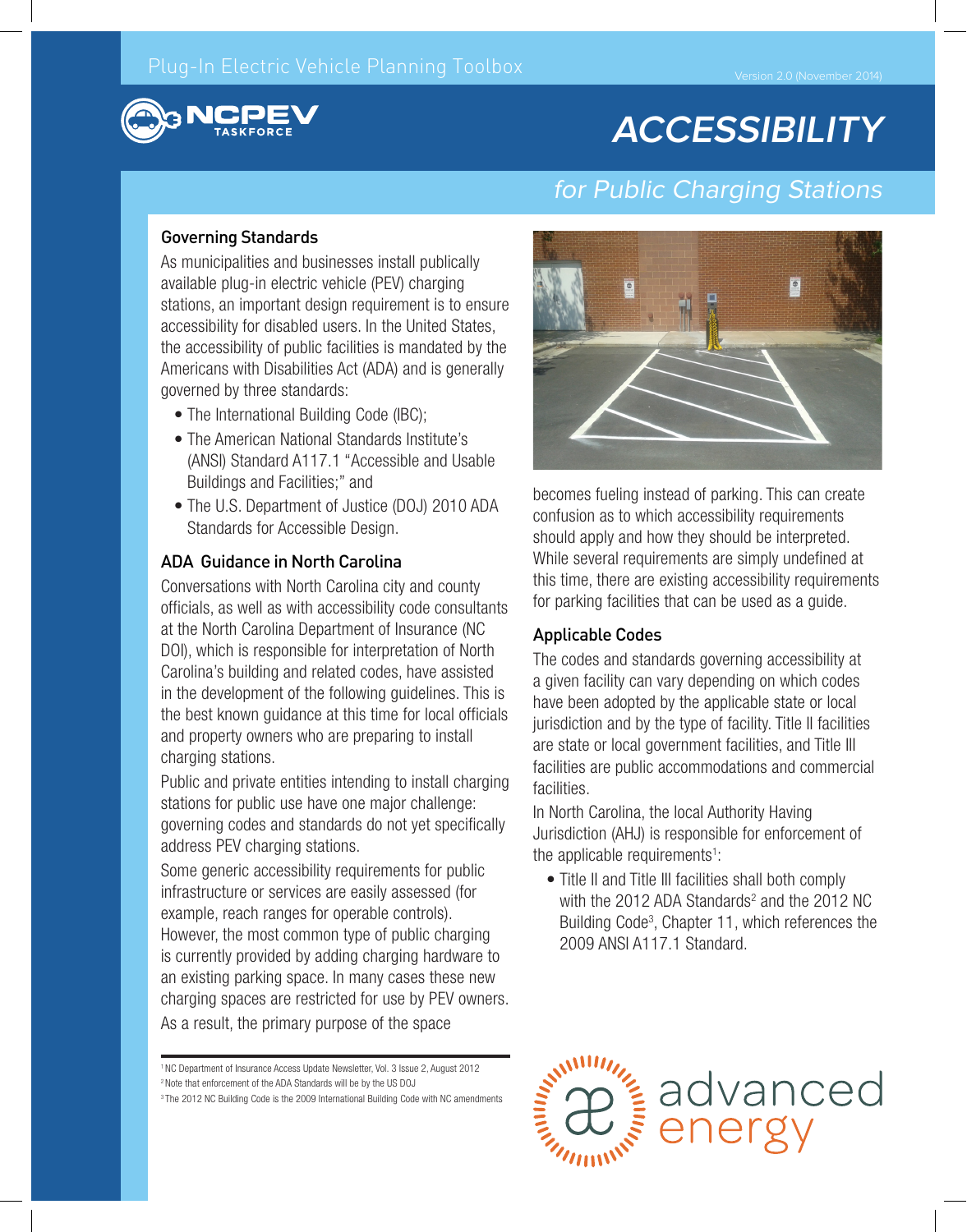#### Anticipating Code Updates

Site owners must keep in mind that the accessibility code does not function in the same manner as most other codes with regard to updates. Construction that pre-dates a building code revision is typically "grandfathered" in compliance with the code that was in effect at the time of construction. Instead, as the accessibility code is updated, facilities are generally required to upgrade to the current standard. It may be more cost effective to proactively provide accessible charging stations to reduce legal liability, and becuase future retrofits could cost significantly more than enhanced construction in the present.

The requirements and recommendations described herein are provided as guidance only – official compliance for any electric vehicle The requirements

Charging station installations may also be governed by regulations found in a local zoning ordinance or unified development ordinance.

and recommendations described herein are provided as guidance only – official compliance for any electric vehicle charging station is subject to the code enforcement of the local AHJ, which may be supported by a formal interpretation from the NC DOI. Where available, specific code references are provided.

### Site Design

Electric vehicle charging hardware is technically referred to as "electric vehicle supply equipment," or EVSE. For simplicity this document refers to parking spaces served by EVSE as "charging spaces," and uses "charging hardware" to refer specifically to the EVSE and not to the charging space as a whole.

#### Number of Accessible Charging Spaces

On a given site the NC DOI views a contiguous group of charging spaces as a distinct parking facility, as described in NC Building Code (NCBC) 1106.1. Although there are no explicit requirements at this time for the number of charging spaces that must be accessible, it is recommended to follow the requirements for standard and van-accessible parking spaces presented in NCBC Table 1106.1 and Section 1106.5 (see Table 1).



| Total<br><b>Charging Spaces</b> | Total Accessible<br><b>Charging Spaces</b> | <b>Van-Accessible</b><br><b>Charging Spaces</b> |
|---------------------------------|--------------------------------------------|-------------------------------------------------|
| $1 - 25$                        |                                            |                                                 |
| $26 - 50$                       |                                            |                                                 |
| $51 - 75$                       |                                            |                                                 |
| 76-100                          |                                            |                                                 |
| 101-150                         |                                            |                                                 |
| 151-200                         | Բ                                          |                                                 |
| 201-300                         |                                            |                                                 |



O Optional protective bollard **EVSE** EV Supply Equipment (charging hardware) may be oriented as appropriate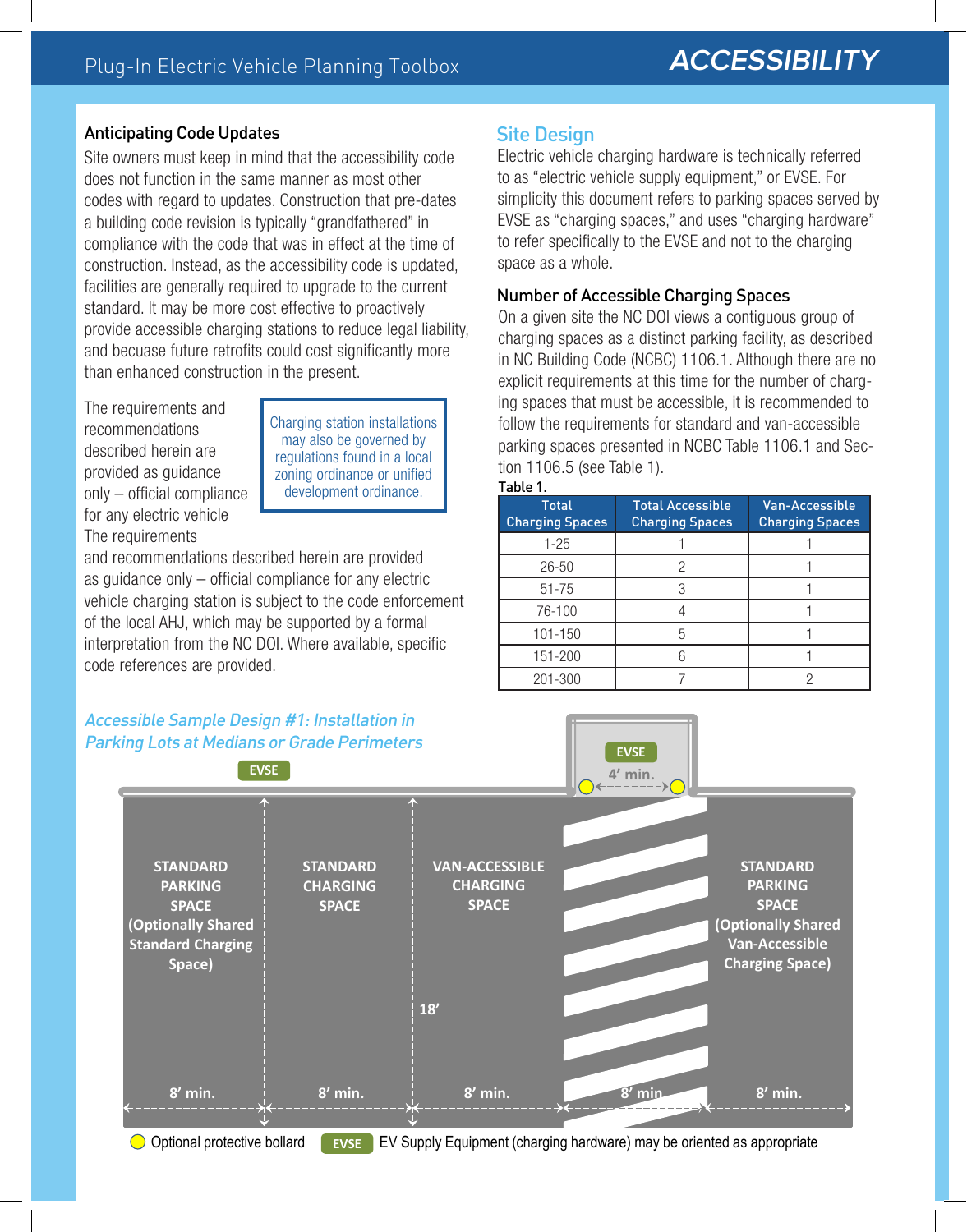The first charging space that is installed should be sized for van-accessibility. A second accessible charging space is recommended when the 26th charging space is installed, and that second accessible charging space should be sized as a standard (non-van) accessible space. At least one space should be sized for van-accessibility out of every six accessible charging spaces that are present (1:6).

In some designs, a facility owner may install charging hardware such that it can be shared by a standard charging space and an accessible charging space. Such installations may be interpreted as satisfying the requirement for accessible charging spaces.

In multi-level parking structures, all charging spaces may be allowed to be located on one level. In parking facilities for buildings with multiple accessible entrances, charging spaces are not required to be dispersed. However, if charging spaces are provided in multiple locations for buildings with multiple accessible entrances, then accessible charging spaces must be provided at each location.

There is an exception to NCBC 1106.1 for certain types of fleet vehicle and motor pool parking facilities where lots accessed by the public are provided with an accessible passenger loading zone. Accessible passenger loading zones are addressed in NCBC 1106.7 and ANSI 503, where the basic requirements include a pull-up space that is a minimum eight feet wide by 20 feet long with an adjacent access aisle that is a minimum five feet wide by 20 feet long, marked so as to discourage parking in the aisle.

#### Layout of Accessible Charging Spaces

Layout and dimensions of accessible parking spaces are defined in ANSI 502. Accessible charging spaces should follow the same guidelines, namely that the first charging space, sized for van-accessibility, be a minimum 11 feet wide with an adjacent access aisle that is a minimum five feet wide. Alternately, the van-accessible parking space may be eight feet wide if the adjacent access aisle is at least eight feet wide, but the standard 11 foot width is preferred to provide more flexibility to the driver for positioning of the vehicle.

Any standard (non-van) accessible stalls must be a minimum eight feet wide with an adjacent access aisle that is at least five feet wide. In both cases, the minimum length of the parking spaces should be 18 feet. Note that local ordinances may require a longer space.

#### Accessible Routes

While the primary purpose of a charging space is vehicle fueling, it is also reasonable to expect that drivers may want to use a particular charging station due to its association with a specific building on a site. NCBC 1104.2 requires that at least one accessible route connect accessible buildings and other accessible elements or spaces that are on the same site.

While accessible parking spaces must be on the shortest accessible route to the associated building entrance, accessible charging spaces may be on a longer route, because the primary purpose of the charging space is vehicle fueling.



Accessible Sample Design #2: Installation in Parking Lots at Medians or Grade Perimeters

Optional protective bollard **Exict B** EV Supply Equipment (charging hardware) may be oriented as appropriate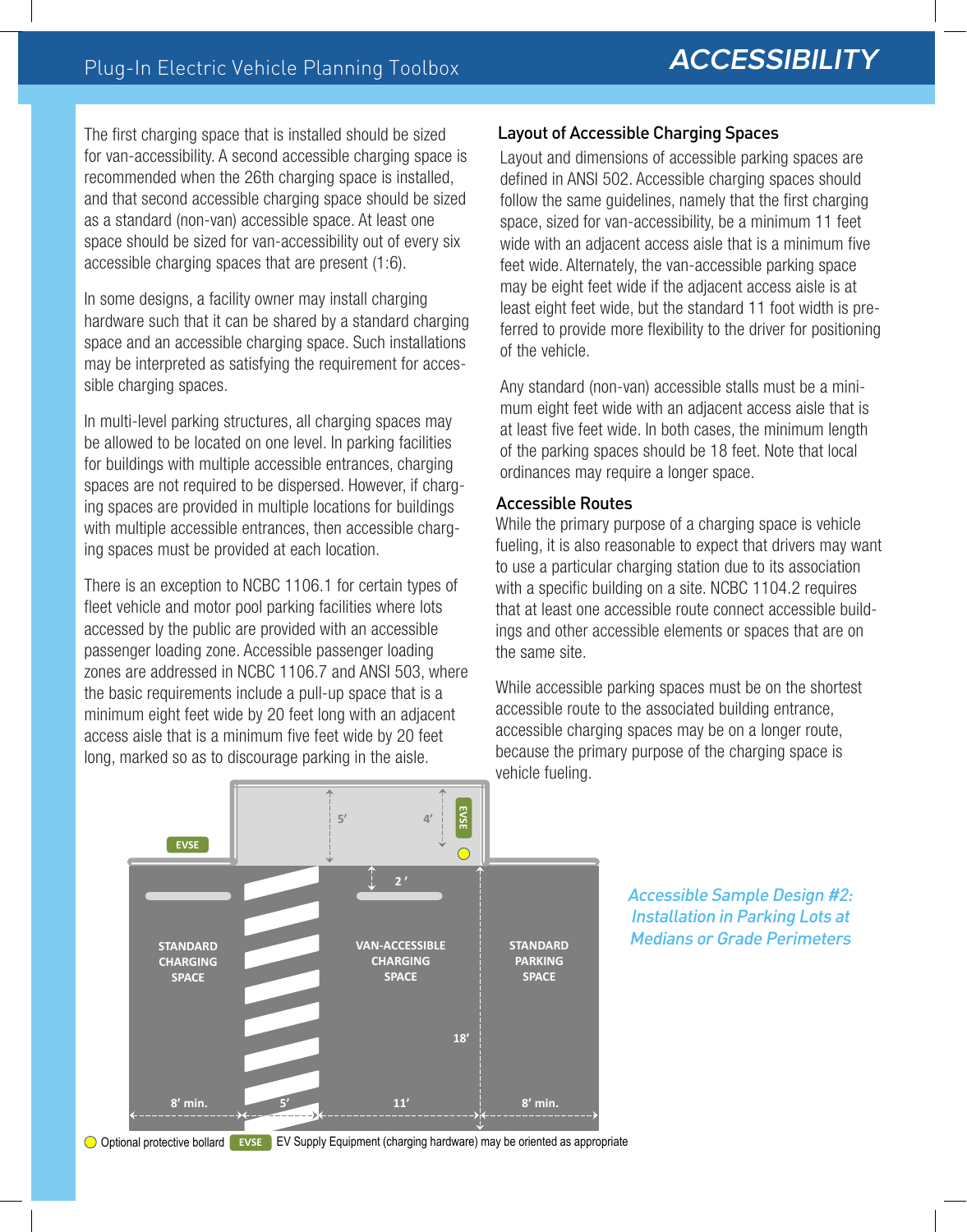#### Accessible Sample Design #3: Installation in Parking Lots at Sidewalk Boundaries



Optional protective bollard **EVSE** EV Supply Equipment (charging hardware) may be oriented as appropriate

Note that NCBC 1104 requires an accessible route to be a fixed, firm, non-slip path of travel that is a minimum 48" wide, which exceeds the requirement in ANSI 403.5 for a 36" minimum width. Other key requirements for accessible routes include:

- A maximum running slope of 1:20 and maximum cross slope of 1:48, specified in ANSI 403.3.
- Any ramps or curb ramps present on an accessible route must comply with ANSI 405 and 406, respectively.

The addition of charging spaces to an existing parking facility will generally be interpreted as new construction, not an alteration. As a result, exceptions to the requirement for an accessible route due to disproportionality of costs are unlikely to be available unless they result from interpretation by the AHJ and/or NC DOI.

Parking facilities not associated with a specific building must provide an accessible route from the accessible charging space to an accessible pedestrian entrance to the parking facility per NCBC 1104.2.

While any requirement for an accessible route from an accessible charging space to an associated building may be subject to interpretation, it is clear that there must be an accessible route between the charging space and the charging hardware. The goal: ensure that once a PEV is maneuvered into the space, the driver can connect the charging cord to the vehicle charging inlet. It is acceptable for the driver to place the charging cord in or along that accessible route for the duration of the charging process.

However, charging stations should be positioned in such a manner that their cords WILL NOT block any sidewalk or obstruct any other accessible route while the cord is connected to a vehicle. It is possible that designs may be required to prevent or restrict such an impediment, especially if the accessible route (or access aisle, if applicable) serves a function or pathway beyond access to the charging hardware itself, e.g. complementary access to a building entrance or to a public way.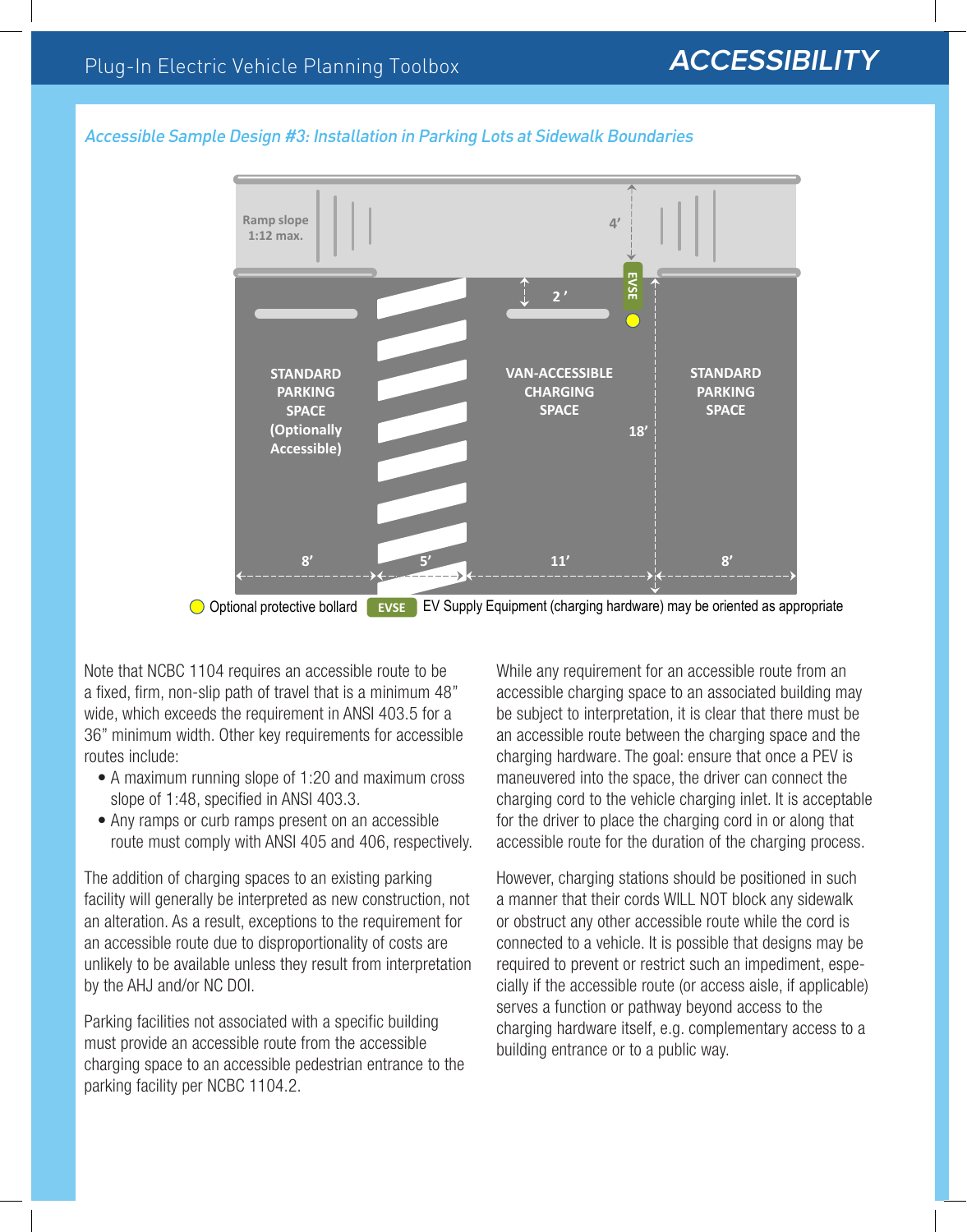#### Availability for Use

It is not recommended to mark accessible charging spaces for the use of only disabled-marked vehicles because:

- The primary purpose of charging spaces is vehicle fueling; and
- The installation of accessible charging spaces does not reduce the number of required accessible parking spaces at the same site.

This model is similar to the provision of accessible hotel rooms governed by NCBC 1107.6, where accommodation is available for, but not limited to, use by disabled patrons. Charging station owners may choose to install signage that indicates "accessible priority" at accessible charging spaces, guiding non-disabled users to park in any available standard charging space before using an accessible charging space. Should the owner decide to mark accessible charging stalls for the use of disabled-marked vehicles only, NCBC 1110 and ANSI 502.7 define the related requirements.

Charging station owners may or may not choose to restrict the use of charging spaces to specific types of vehicles (e.g. PEVs only). Municipal station owners may establish ordinances defining the legal use of public charging spaces as well as the potential penalties for improper use, and commercial owners may define similar policies that are enforced at their discretion.

Finally, a site owner may choose to install charging hardware at a marked-accessible parking space, or to install charging hardware such that it can be shared between a marked-accessible parking space and another charging space. In such cases, the primary purpose of the marked space would remain the parking of disabled-marked vehicles. Such installations may be interpreted as satisfying the requirement for accessible charging spaces. In such cases, the NC DOI recommends that signage be provided to clarify that charging is not required in order to use the space. For example, "Accessible Parking. EV Charging is an Accessory Use" Or "EV Charging Optional."

# Charging Station Installation

#### Mounting Surface

The charging hardware may be mounted on a pedestal or attached to a pole, a wall or another vertical surface. Regardless of mounting style, the base should be at the same elevation as the parking surface, i.e. at street level. This significantly improves the ability to establish an accessible route from the hardware to the vehicle.

Consider alternatives for the orientation of the charging hardware. Depending on the charging space layout, the location of the access aisle and the associated accessible route, achieving accessibility may be more feasible by orienting the charging hardware at 45, 90 or 180 degrees to the charging space.

### Operational Standards

Fuel dispensers are required to comply with ANSI 309 "Operable Parts" which includes three key elements:

- 1. Charging hardware must be installed with a clear floor space as defined in ANSI 305. A frontal approach on an accessible route will satisfy the typical clear floor space requirement (30" wide and 48" long), but the dimensions will vary if the approach is from the side (parallel), if the hardware is in an alcove, or if there are surrounding obstructions.
- 2. Operable parts must comply with the reach ranges specified in ANSI 308. The default unobstructed range of 15" minimum to 48" maximum applies to the charging connector at the end of the cord as well as to other operable controls on the charging hardware. Note that the 2011 National Electrical Code (NEC) Section 625 "Electric Vehicle Supply Equipment" requires minimum connector heights of 18" for indoor installations and 24" for outdoor installations, so compliance with the NEC should satisfy the minimum reach requirement for accessibility. The NEC maximum allowed height for the connector is also 48". When hardware controls include the use of a display screen it is recommended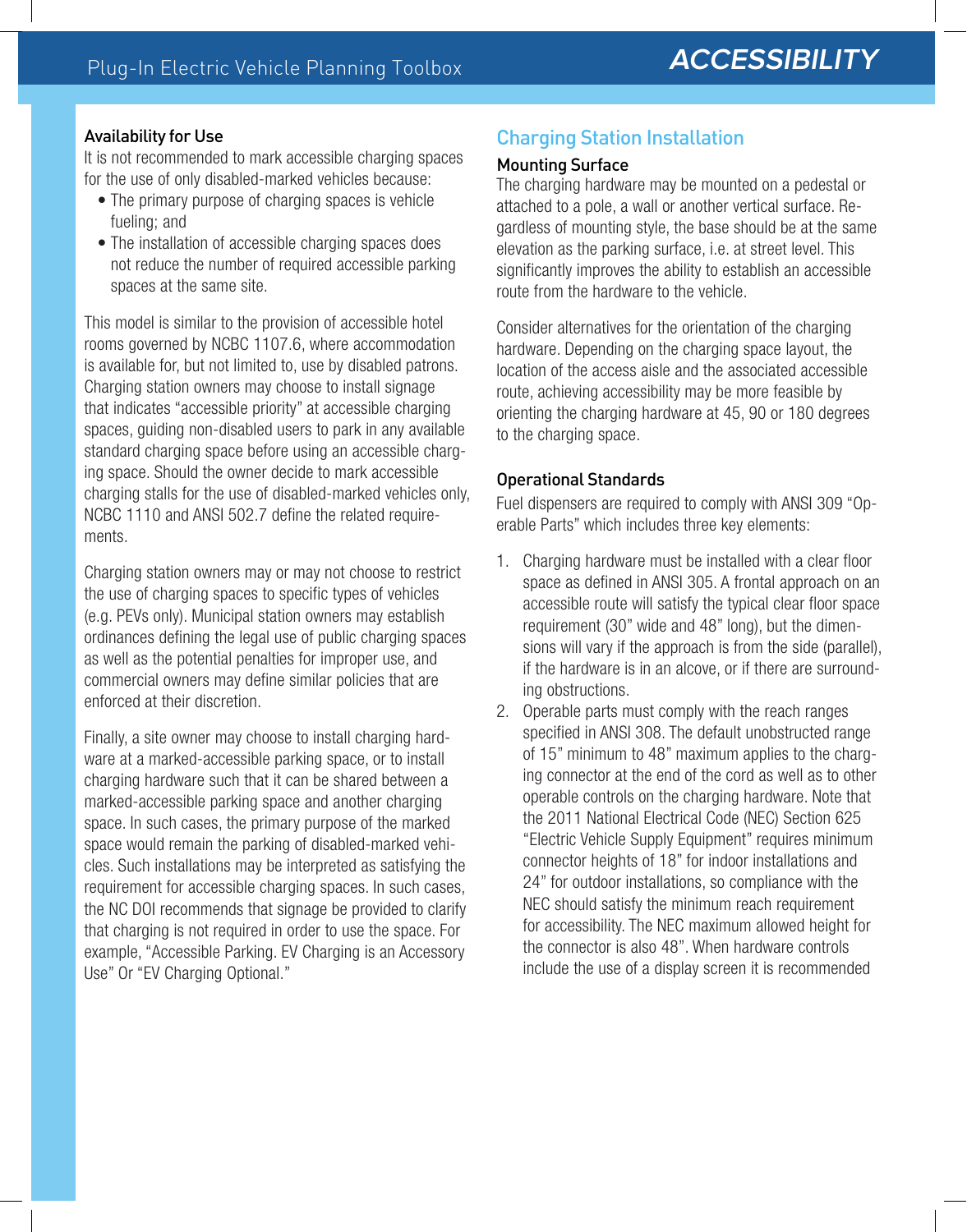that owners assess the visibility of the display from a wheelchair seated position. ANSI 707.7 addresses display screens for Automatic Teller Machines and Fare Machines by requiring that the screen be visible from a point located 40" above the center of the clear floor space in front of the machine. That specification could be used as a model for assessing display screens on charging hardware if desired.

3. Gas pump nozzles are explicitly exempted from the maximum activating force requirement. This exemption may be interpreted to apply to electric charging connectors as well. This will likely only be a concern for high-power charging equipment.

Note that ANSI 707 "Automatic Teller Machines (ATMs) and Fare Machines) may apply to charging stations if they incorporate hardware and controls for assessing fees for the use of the charging space.

#### **Protection**

Curbs, bollards and wheel stops may be used to protect the charging hardware and/or delineate an accessible route. However, any of these protection devices may also obstruct access, introduce a trip hazard or make it more difficult to establish an accessible route from the charging space to the charging hardware.

It is recommended to simply install the minimum protection required.

### Examples

Accessible Parking at a Public Library



Figure 1. Accessible public charging station at the Durham County Main Library, Durham, NC.

Several key design features are visible in Figure 1, which is a photograph of public charging stations at a county library:

- Provision of a van-accessible charging space (eight foot wide space with adjacent access aisle greater than eight feet wide)
- Provision of an accessible route from the parking space to the charging hardware that is greater than 48" in width
- Mounting of the charging hardware at street level and set back from the original curb line
- Mounting of the charging hardware such that it is not in the direct line of vehicle travel to reduce the need for protection by bollards
- Installation of bollards no closer than four feet to each other to avoid obstructing the accessible route
- Connection to an accessible route, from the charging space to the nearest entrance of the library, which is approximately 50 feet longer than the route from the farthest existing ADA-marked parking space at the site

Wheel stops were placed four feet from the curb to indicate an accessible route to the front of a parked vehicle. In retrospect, these wheel stops may be unnecessary, with omission providing drivers greater flexibility for vehicle positioning.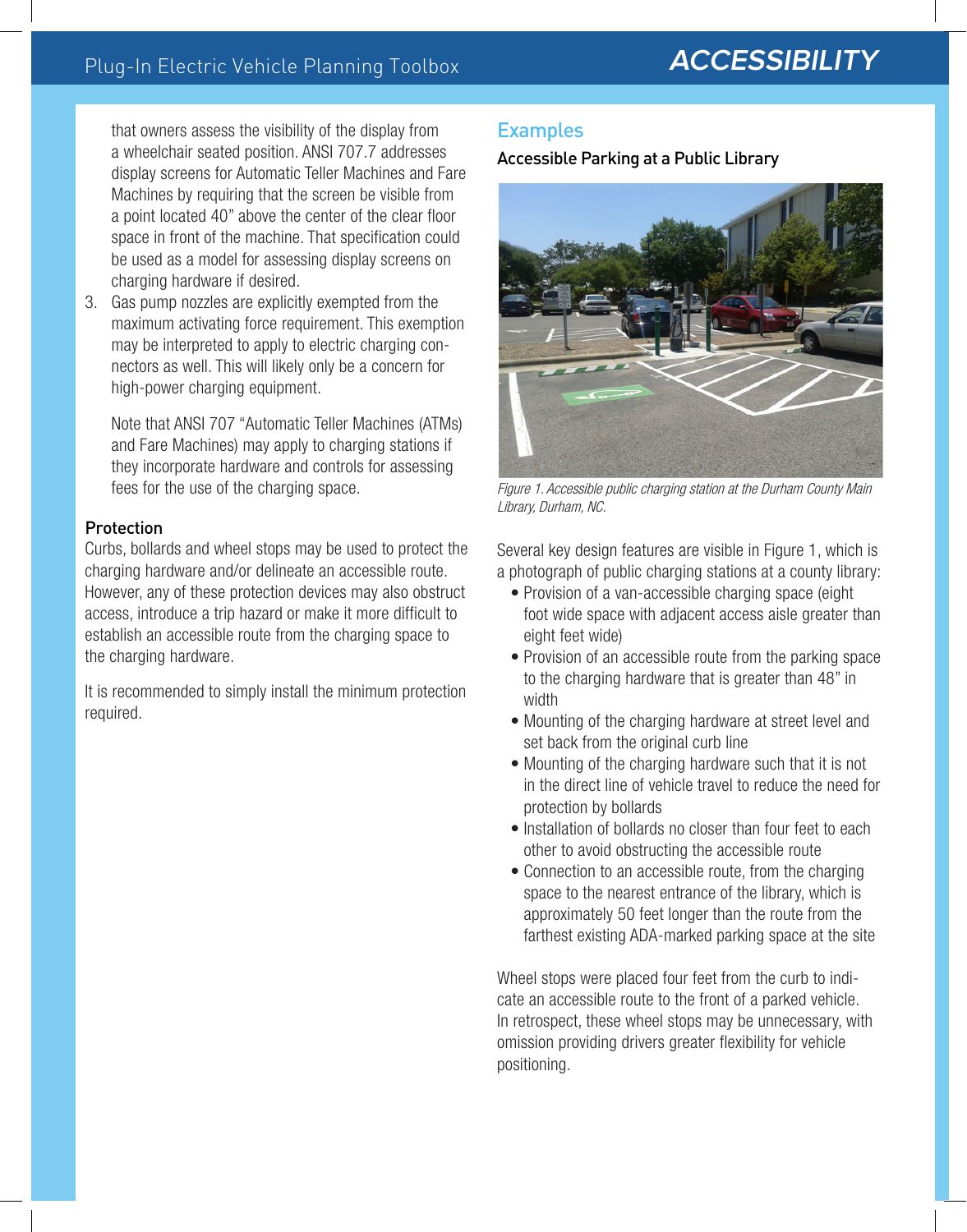#### Accessible Parking at a Human Services Facility



Figure 2. Charging stations at the Durham County Human Services Complex, Durham, NC

Figure 2 shows the side view across charging spaces at a county human services facility. This installation uses the same design shown in Sample Design #1. While wheel stops can preserve an accessible route at the front of the charging space, note that omitting them gives drivers more flexibility in the ideal positioning of their vehicle.

#### Over-Protection Should be Avoided



Figure 3. Over-protection can hinder accessibility of charging stations.

Figure 3 shows charging hardware that has been installed with a two foot curb extension, protective bollards and wheel stops. Despite the adjoining access aisle and the sidewalk's generous width of nearly six feet, this charging hardware may not be deemed accessible due to the protective elements creating obstruction to the space. Furthermore, the space length has been reduced to less than 13 feet from the wheel stop to the end of the stripe, which may only accommodate compact vehicles.

#### On-Street Accessible Parking is Challenging



Figure 4. On-street van-accessible parking requires lots of adjacent space.

Figure 4 shows an example of van-accessible on-street parking. This space does not include PEV charging at this time, and would likely require additional curb removal at the front of the space to accommodate access to the charging hardware. Figure 4 illustrates the large amount of adjacent space required for an access aisle in this configuration. Typical adjoining sidewalks on existing streets may not be wide enough to accommodate this type of installation.